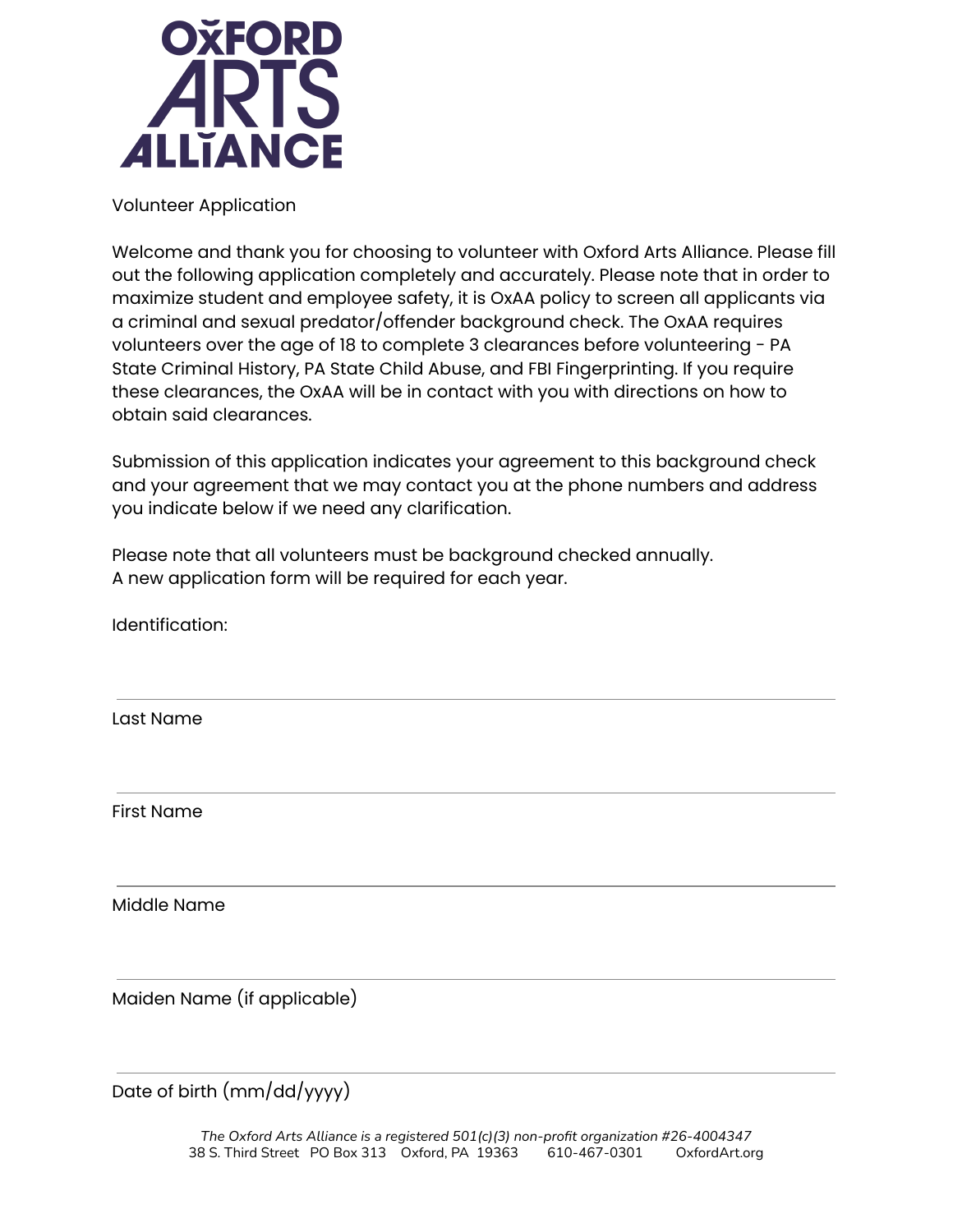

| Gender                                                              |       |                   |
|---------------------------------------------------------------------|-------|-------------------|
| Driver's License No. (if applicable)                                | State | <b>Issue Date</b> |
| Have you ever been convicted of a crime?<br>$\Box$ YES<br>$\Box$ NO |       |                   |
| If yes, please explain below:                                       |       |                   |
|                                                                     |       |                   |
| <b>Contact Information:</b>                                         |       |                   |
| <b>Address</b>                                                      |       |                   |
| City                                                                | State | Zip               |
| Phone                                                               |       |                   |
| Email                                                               |       |                   |
| Please list languages (other than English) that you speak:          |       |                   |